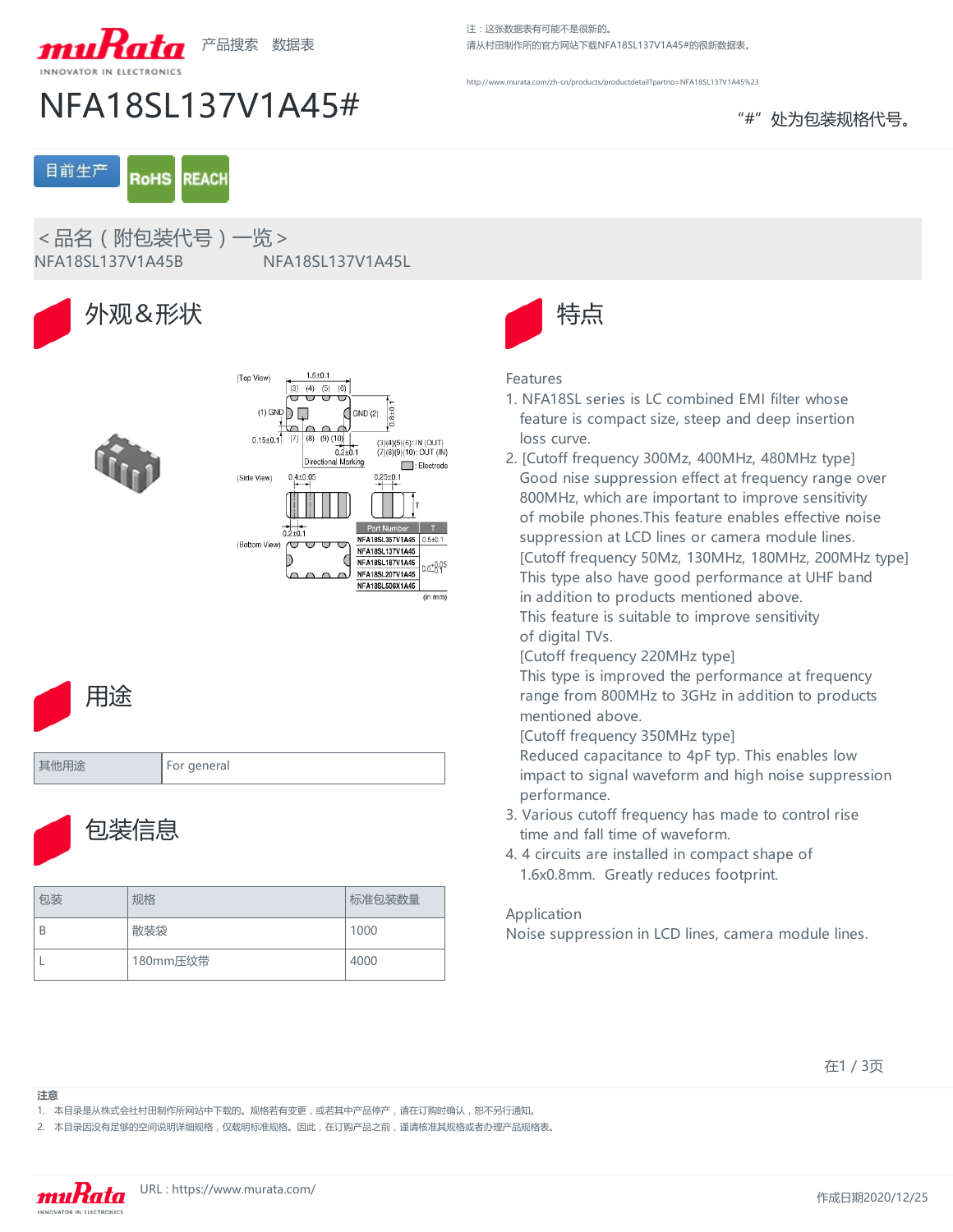

# NFA18SL137V1A45# "#"处为包装规格代号。

注:这张数据表有可能不是很新的。 请从村田制作所的官方网站下载NFA18SL137V1A45#的很新数据表。

<http://www.murata.com/zh-cn/products/productdetail?partno=NFA18SL137V1A45%23>



| 形状          | <b>SMD</b>                                                                         |
|-------------|------------------------------------------------------------------------------------|
| 长度          | 1.6mm                                                                              |
| 长度公差        | ±0.1mm                                                                             |
| 宽度          | 0.8 <sub>mm</sub>                                                                  |
| 宽度公差        | ±0.1mm                                                                             |
| 厚度          | 0.6 <sub>mm</sub>                                                                  |
| 厚度公差        | $+0.05/-0.1$ mm                                                                    |
| 工作温度范围      | -40°C to 85°C                                                                      |
| 质量(标准值)     | 0.004g                                                                             |
| 电路数目        | 4                                                                                  |
| 额定电流        | 50 <sub>m</sub> A                                                                  |
| 额定电压        | 10Vdc                                                                              |
| 耐电压         | 30Vdc                                                                              |
| 绝缘电阻(min.)  | 1000MΩ                                                                             |
| 插入损耗        | 6dB max.(at Cut-off<br>Frequency), 25dB min.(at<br>470MHz),25dB min.(at<br>900MHz) |
| 标称截止频率      | 130MHz                                                                             |
| 尺寸代码(单位为mm) | 1608                                                                               |

在2 / 3页

**注意**

- 1. 本目录是从株式会社村田制作所网站中下载的。规格若有变更,或若其中产品停产,请在订购时确认,恕不另行通知。
- 2. 本目录因没有足够的空间说明详细规格,仅载明标准规格。因此,在订购产品之前,谨请核准其规格或者办理产品规格表。